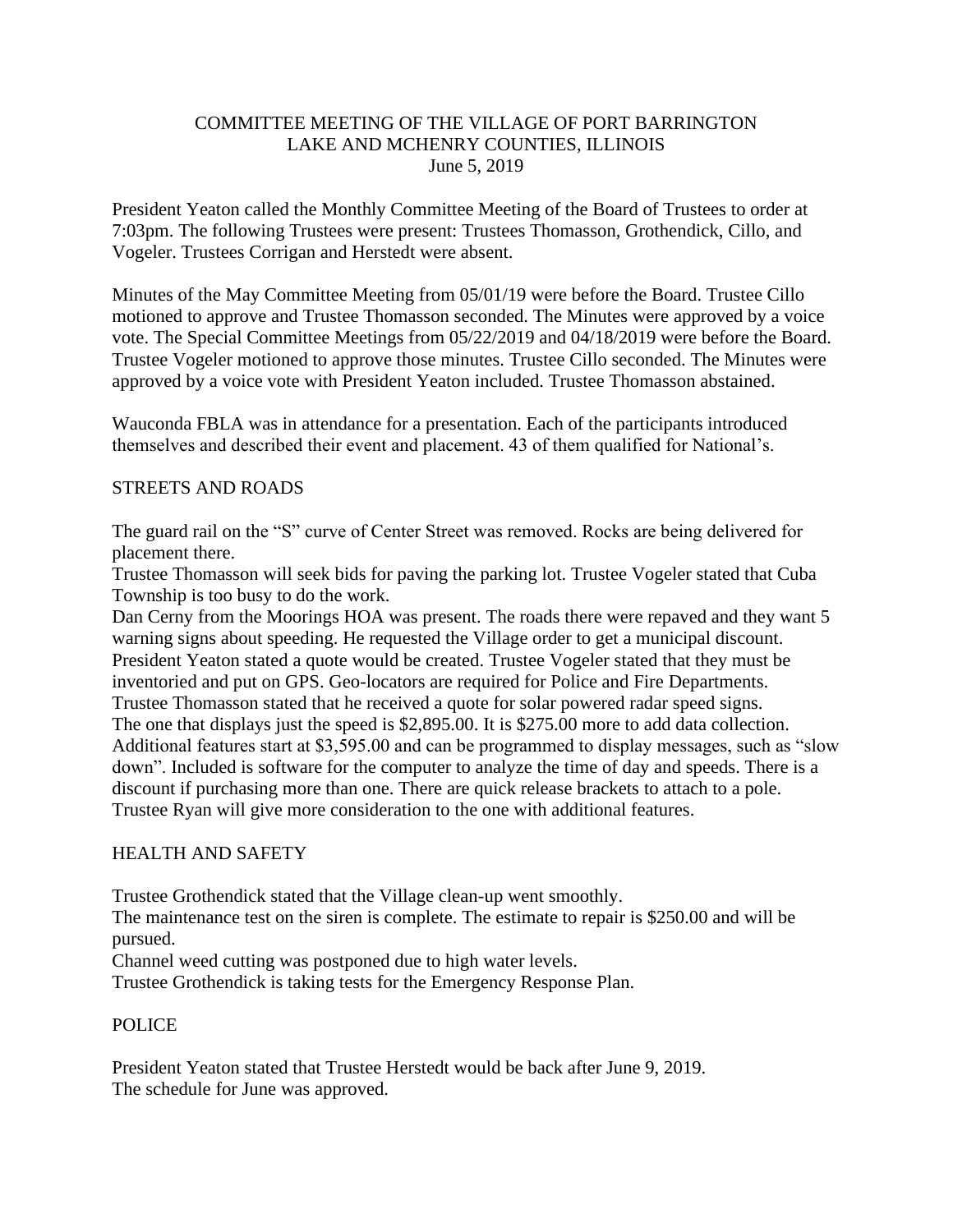A capacity check for the tent at the Broken Oar is being scheduled with the Wauconda Fire Department.

A DUI checkpoint will be set at Roberts Road over the bridge. No dates set yet.

Proofs for citations and warnings have been created. Jim Bateman received them. Corrections are going back to Pettibone and should be available in July.

The Village is waiting for a list of unpaid tickets from Wauconda and list of who was sent to collections.

Jim Bateman prepared a resolution for Officer involved shootings policy. It will be approved at the next Board Meeting.

The first draft of the Noise and Special Event Ordinance was available for review. Trustee Vogeler stated that decibels were in the ordinance but the Committee agreed to exclude. President Yeaton spoke to Jim Bateman and the Wauconda Code Enforcement Officers who like their ordinance with the decibels included. The Chief thought decibels had to be included to be enforceable. The State does not require it. Trustee Thomasson stated that the Board must define what decibel level is fair. Discussion ensured over whether to include. President Yeaton will attempt to make an appointment with the Wauconda decibel reader for a day when there is a band at the Broken Oar. Trustee Vogeler was concerned about verbiage that stated no music outdoors without a special even permit. There was discussion of the penalty as suspension or revocation of liquor licenses. It was considered to add another penalty that may occur at the Board's discretion and fees for exceeding cut-off times. Seasonal permits would cost \$50.00 and mega special permits would be \$1,500.00 but waived for non-profit or charitable events, at the Board's discretion. President Yeaton will give the information to Jim Bateman to create an ordinance.

# PARKS AND BEACHES

Trustee Cillo stated that the sign for the boat launch was being worked on. Volunteers are being sought to weed at Beach Park. Trustee Cillo booked a band for the Garden Party. The food may be catered by No Wake.

# FORESTRY

There was no new information on this subject.

### FINANCE

Donna Erfort stated that the Windoware software transition was underway. Vehicle tax letters were sent out. A form was created for disputes over the amount owed. President Yeaton stated that the Nicor franchise agreement is due for renewal. It is nearly identical to the previous version and would be on the agenda for approval at the next Board Meeting.

### BUILDING AND ZONING